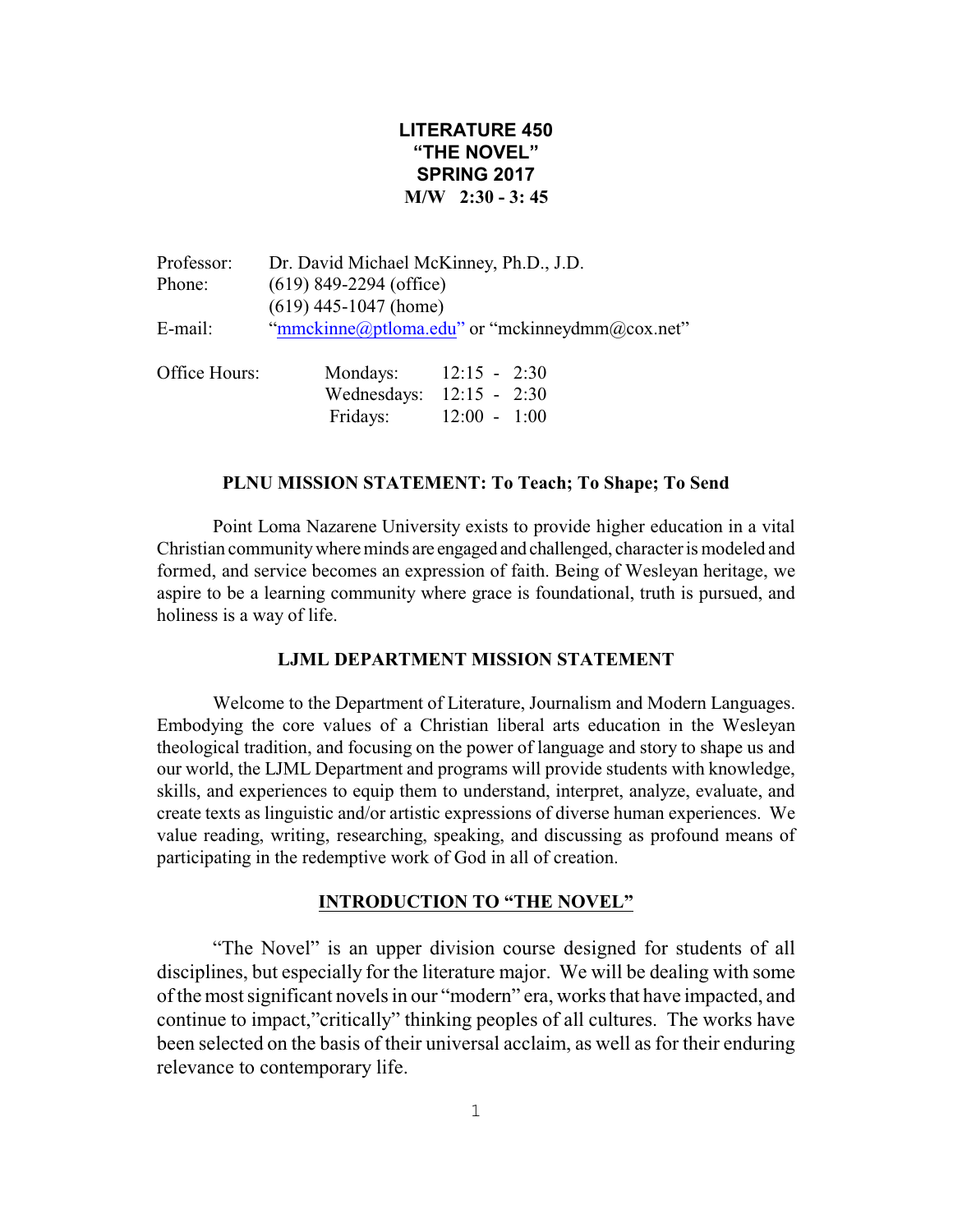This course is, as the title implies, a reading course. The emphasis, then, is placed on the reading and discussion of a rather large body of literature, which means that you should expect to read approximately 75 to 100 pages for each class assignment. These readings will be, to the degree possible, thoroughly discussed and analyzed – utilizing an "intrinsic" approach as a starting point – during the respective class sessions.

Ultimately, the works you will be reading in this course, in addition to their independent significance, have also been chosen as a means of introducing you to various literary schools within the past century and a half. At the conclusion of this course, not only will you be acquainted with some of the finest artistic and ideational works of the past century, you will also be dealing with the literary schools of Realism, Naturalism, Existentialism, Social Realism and Contemporary Social Criticism.

## **COURSE LEARNING OUTCOMES (CLOs)**:

The Student of "The Novel" (Literature 450) will be able to:

1. Closely read and critically analyze texts in their original languages and/or in translation.

2. Recall identify and use fundamental concepts of literary study to read and discuss texts, emphasizing:

- a. Standard literary terminology,
- b. Modes/genres of literature,
- c. Elements of literary genres,
- d. Literary periods (dates, writers, characteristics, and important developments),
- e. Contemporary critical approaches, and
- f. Extra-literary research.

3. Analyze the social, cultural, ethnic, gendered, and/or historical contexts of the works and their authors, and connect the texts with their own lives.

4. Create detailed and informed textual analysis of literary works that analyze several of the fundamental concepts of literarystudywith masteryincreasing beyond the 200 course level.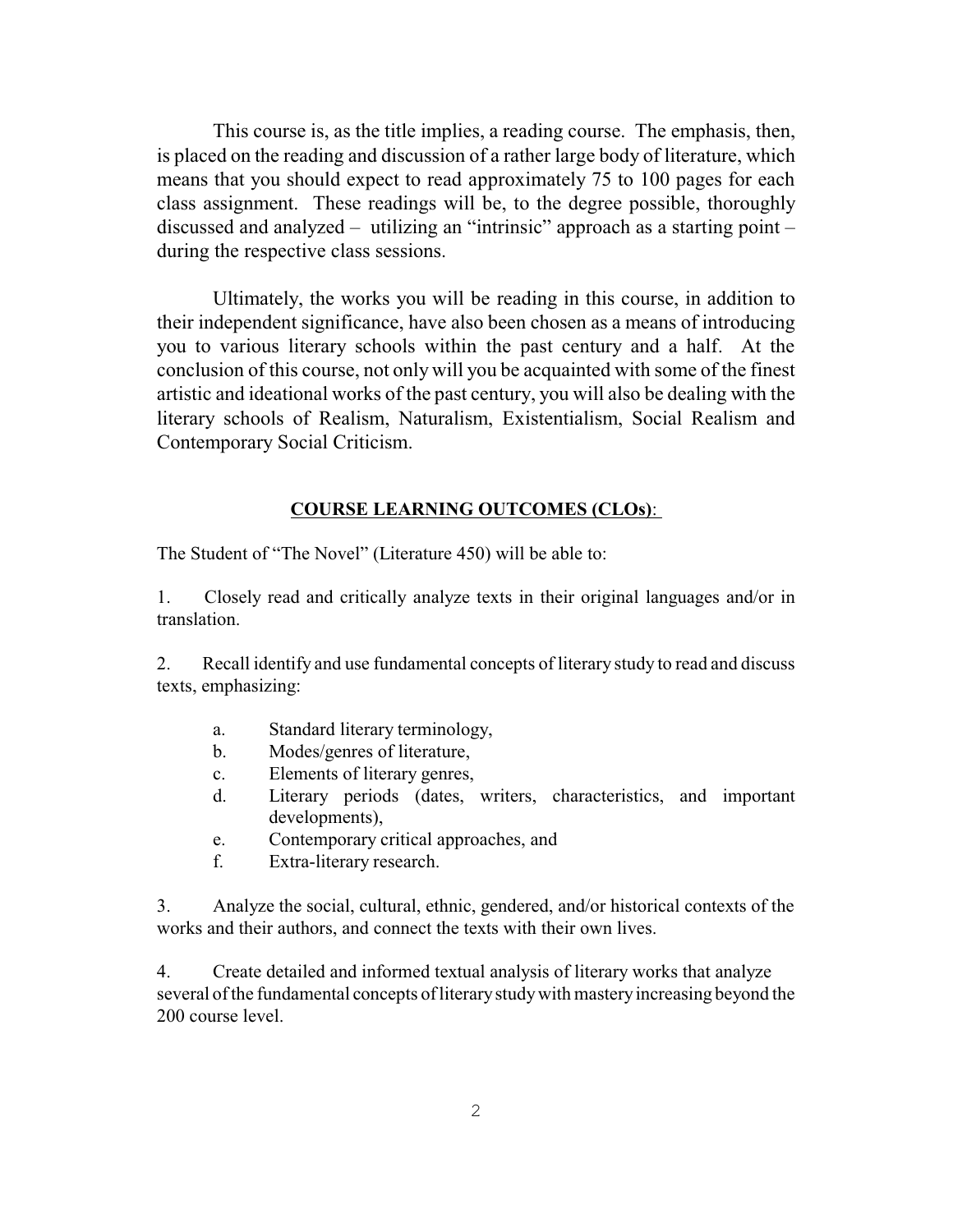# **READINGS FOR "THE NOVEL"**

The following works will be read for class discussion, and in the following order:

# Realism: (The Question of Freedom, Suffering, Evil; Salvation through the Christ-**Like Embrace)**

| 1. | The Brothers Karamazov                                | F. Dostoevsky |
|----|-------------------------------------------------------|---------------|
| 2. | <b>Babette's Feast</b>                                | I. Dinesen    |
|    | The Three 20 <sup>th</sup> Century Epochal Dystopias; |               |
| 3. | We                                                    | Y. Zamyatin   |
|    | $*(1984)$                                             | G. Orwell     |
|    | *(Brave New World)                                    | A. Huxley     |
|    | <b>Evolution from Realism into Naturalism</b>         |               |
| 4. | Thérése Raquin                                        | E. Zola       |
|    | <b>Neo-Romanticism</b>                                |               |
| 5. | Steppenwolf                                           | H. Hesse      |
|    | *(Siddhartha)                                         | H. Hesse      |
|    | <b>Extentialism</b>                                   |               |
| 6. | The Plague                                            | A. Camus      |
| 7. | The Stranger                                          | A. Camus      |
|    | <b>The Modern</b>                                     |               |
| 8. | Damage                                                | J. Hart       |
|    |                                                       |               |

\*\* These works works will not be assigned readings, but will be read in summary and discussed in context with Zamyatin's *We* and Hesse's *Steppenwolf.*